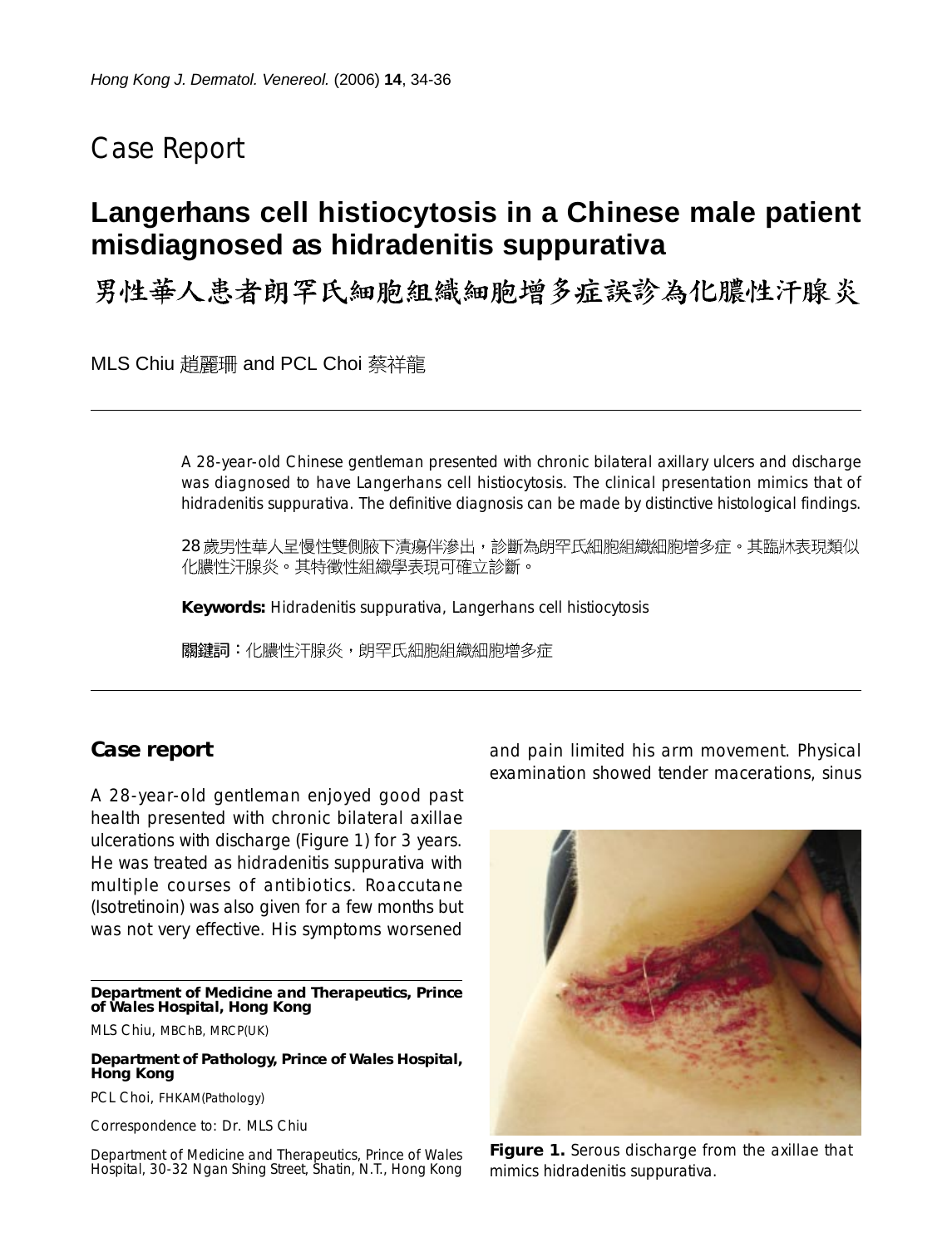tracts formation with purulent yellowish discharge in both axillae. Extensive acneform eruption covered with scale and yellowish crust was noted on the scalp and pre-auricular area (Figure 2). A biopsy from the macerated lesion on the axilla showed mononuclear cell infiltrate involving both epidermis and upper dermis. Some of the mononuclear cells had reniform nuclei (Figure 3). These mononuclear cells also stained positively with CD1a and S-100 protein (Figures 4 & 5). Clinical and histopathological findings confirmed the diagnosis of Langerhans cell Histiocytosis. Wound swabs for bacteria and fungal culture were negative. The patient was referred to the oncology department. Systemic work up which includes blood test, skeletal survey, bone marrow and CT scan of abdomen were done and showed no abnormality. The patient was treated with



**Figure 2.** Acneform eruption on the scalp the resembles scalp eczema.



**Figure 4.** CD1a stain for Langerhan cells showed positive stain of the mononuclear cells. Noted also the normal dendritic form of Langerhan cells as positive control. (CD1a stain)



**Figure 3.** Medium power showed mononuclear cell infiltrate involving both epidermis and upper dermis. Some of the mononuclear cells had reniform nuclei. Noted also the scattered eosinophils. (H&E Original magnification x 20)



**Figure 5.** S100 protein stain showed both nuclear and cytoplasmic stains of the Langerhan cells. (S100 stain)